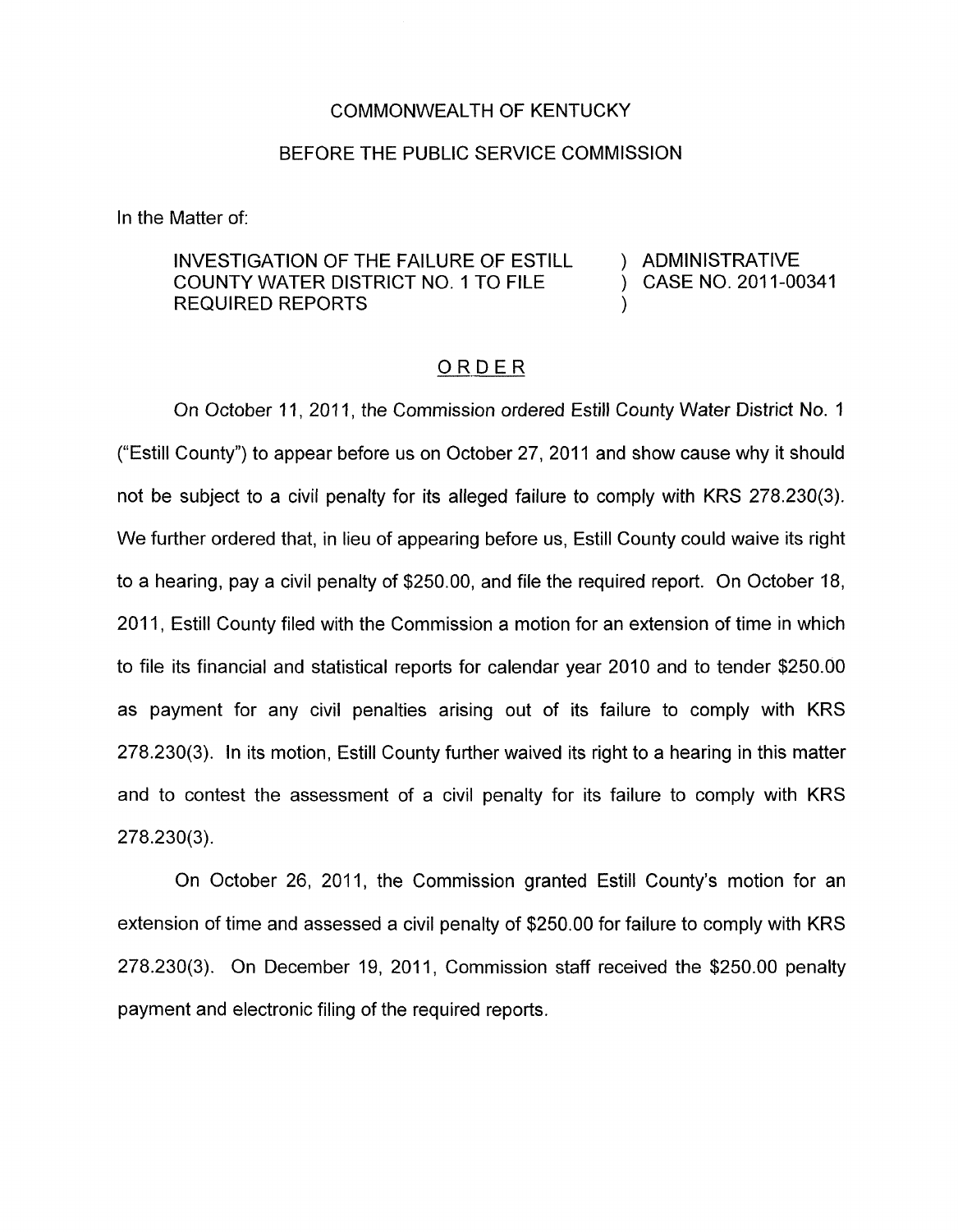After reviewing the record in this case and being otherwise sufficiently advised, the Commission HEREBY ORDERS that:

1 **I** This case is closed and shall be removed from the Commission's docket.

By the Commission



ATTEST:

Stephano Del<br>Executive Director

Administrative Case No. 201 1-00341